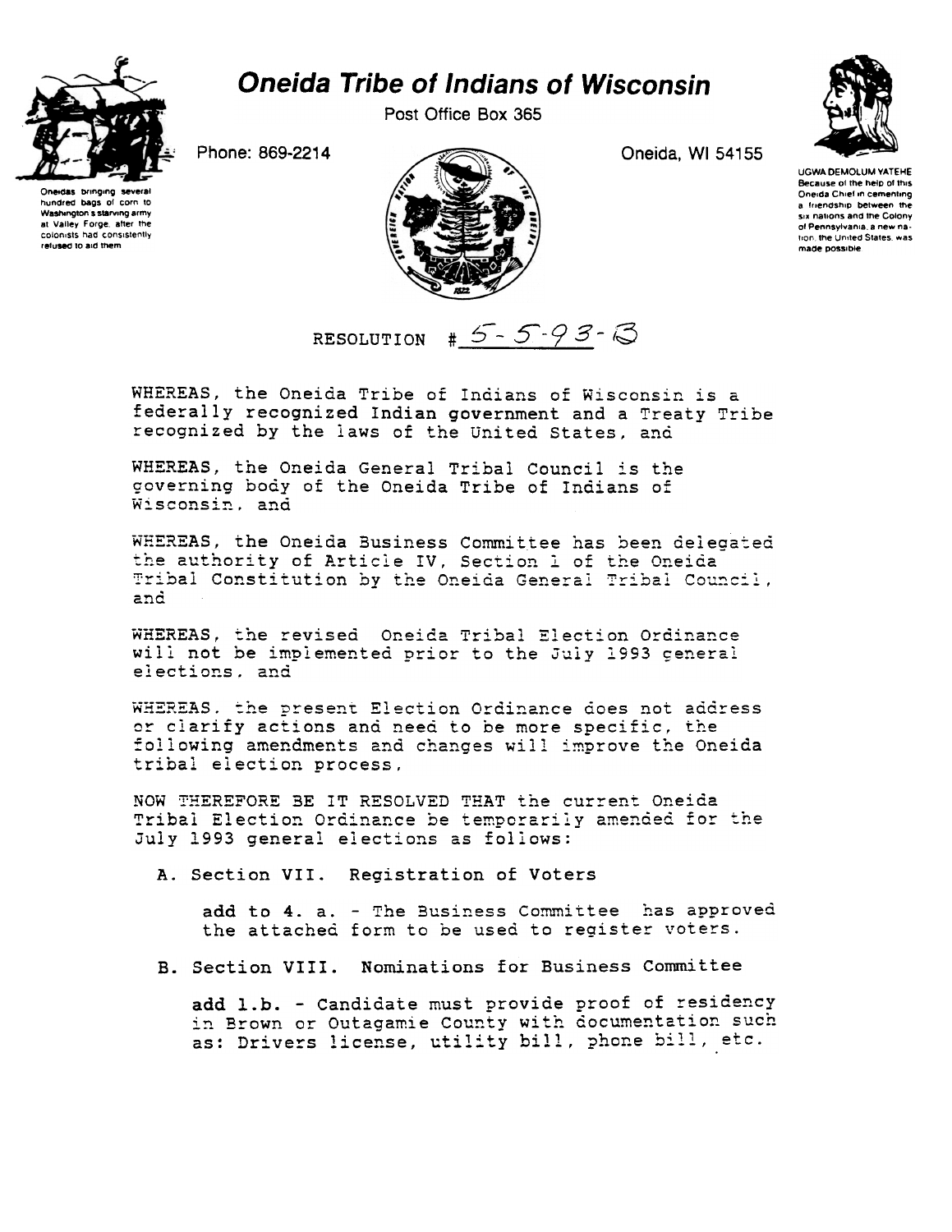l.c. -Candidate must disclose any conflict of interest and sign conflict of interest disclosure<br>form.

1.d. - Candidates must specify in writing the desired printing of their name on the ballot.

I.e. -Candidate must provide head/shoulder black & white 5x7 inch photo. (Service can be obtained from Kali Wisaks for small fee)

change 3.D

1. Any qualified voter shall have the privilege of filing as a candidate up to ten (10) days after the caucus by presenting a signed candidate petition form with not less than ten (10) qualified voters requesting said petitioner's name be placed on the  $ballot.$ 

2. Candidate Petition form must be used. Any other form will not be eligible for use in placing name on the ballot.

3. Candidate Petition form will be available in the BC Secretary's office.

## C. Section X. Counting of Ballots

- Change 3.C. - The total tally and tally sheet shall be delivered to the Secretary of the Business Committee within 48 hours of the time polls close.

-Add 3.d.- Ballots shall be secured by Oneida Tribal Police Department until all challenges have been resolved.

-Change 4.a. - The Oneida Election Board Chairperson or designee shall be responsible to publicly announce the election outcome.

b. Said announcement shall be made within 24 hours of certified results of the election.

- Add new Section -All candidate contributions and expenses incurred in the election shall be disclosed within ten (10) days after the election to the Election Board. The statements shall be printed in Erectron Bourd:<br>the Kali Wisak:
- E. Add new Section No political activity or business can be conducted within 280 feet of the voting area